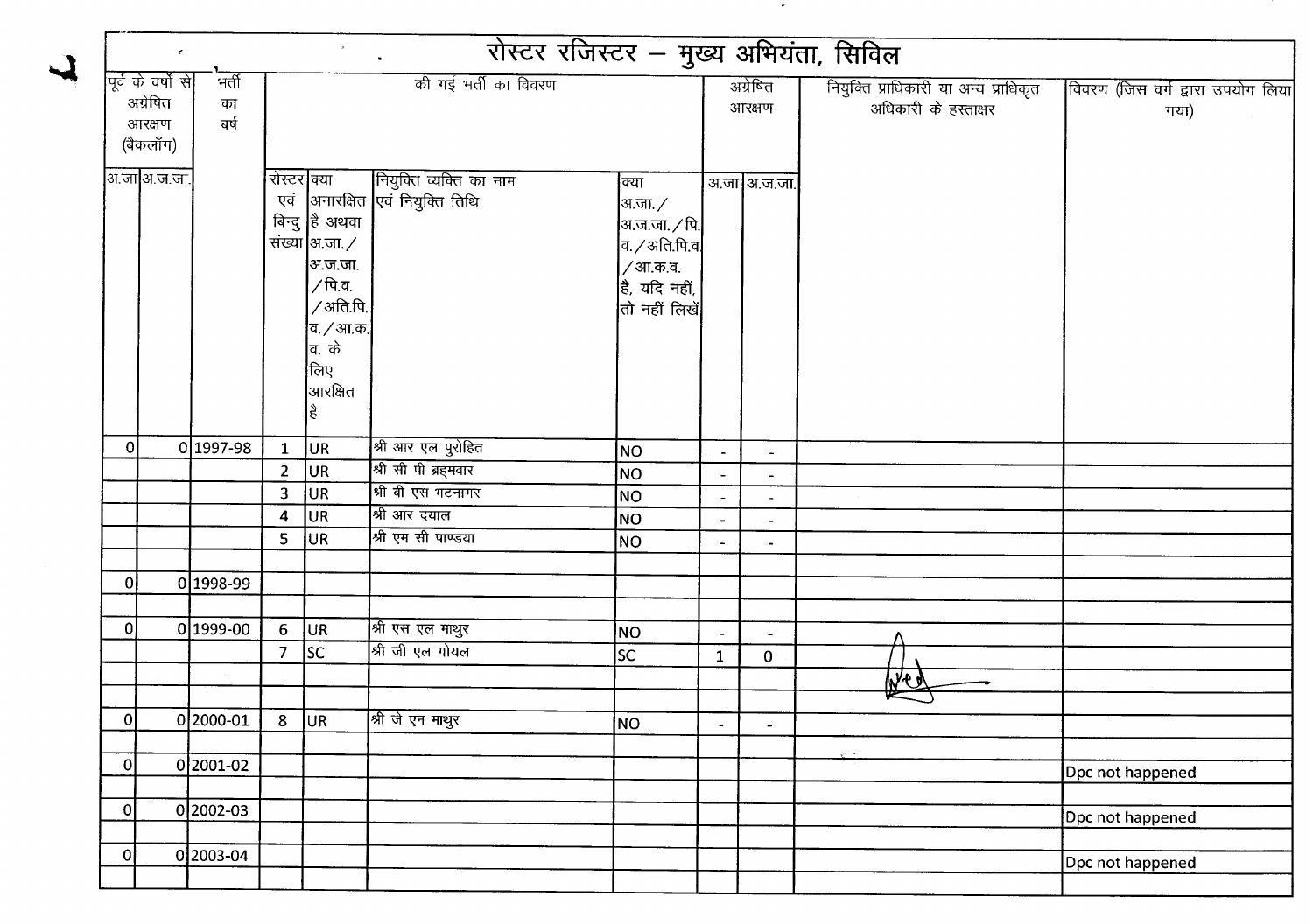|                | पूर्व के वर्षों से | भर्ती     |                 |                           | की गई भर्ती का विवरण             |                               | अग्रेषित                     |                          | नियुक्ति प्राधिकारी या अन्य प्राधिकृत | विवरण (जिस वर्ग द्वारा उपयोग लिया |
|----------------|--------------------|-----------|-----------------|---------------------------|----------------------------------|-------------------------------|------------------------------|--------------------------|---------------------------------------|-----------------------------------|
|                | अग्रेषित<br>का     |           |                 |                           |                                  |                               |                              | आरक्षण                   | अधिकारी के हस्ताक्षर                  | गया)                              |
|                | आरक्षण             | ৰৰ্ষ      |                 |                           |                                  |                               |                              |                          |                                       |                                   |
|                | (बैकलॉग)           |           |                 |                           |                                  |                               |                              |                          |                                       |                                   |
|                | अ.जा अ.ज.जा.       |           | रोस्टर क्या     |                           | नियुक्ति व्यक्ति का नाम          | क्या                          |                              | अ.जा अ.ज.जा.             |                                       |                                   |
|                |                    |           |                 |                           | एवं  अनारक्षित एवं नियुक्ति तिथि | अ.जा. ∕                       |                              |                          |                                       |                                   |
|                |                    |           |                 | बिन्दु है अथवा            |                                  | अ.ज.जा. $\sqrt{$ पि.          |                              |                          |                                       |                                   |
|                |                    |           |                 | संख्या $ $ अ.जा. $\times$ |                                  | $ $ व. $\diagup$ अति.पि.व $ $ |                              |                          |                                       |                                   |
|                |                    |           |                 | अ.ज.जा.                   |                                  | /आ.क.व.                       |                              |                          |                                       |                                   |
|                |                    |           |                 | ∕ पि.व.                   |                                  | है, यदि नहीं,                 |                              |                          |                                       |                                   |
|                |                    |           |                 | ∕ अति.पि.│                |                                  | तो नहीं लिखें                 |                              |                          |                                       |                                   |
|                |                    |           |                 | व. <i>/</i> आ.क.          |                                  |                               |                              |                          |                                       |                                   |
|                |                    |           |                 | <b>बि. के</b>             |                                  |                               |                              |                          |                                       |                                   |
|                |                    |           |                 | लिए                       |                                  |                               |                              |                          |                                       |                                   |
|                |                    |           |                 | आरक्षित                   |                                  |                               |                              |                          |                                       |                                   |
|                |                    |           |                 | है                        |                                  |                               |                              |                          |                                       |                                   |
|                |                    |           |                 |                           |                                  |                               |                              |                          |                                       |                                   |
| 0              |                    | 0 2004-05 |                 |                           |                                  |                               |                              |                          |                                       | Dpc not happened                  |
|                |                    |           |                 |                           |                                  |                               |                              |                          |                                       |                                   |
| 0              |                    | 0 2005-06 | 9 <sub>o</sub>  | <b>ST</b>                 | श्री पी के सक्सैना               | st                            |                              |                          |                                       |                                   |
|                |                    |           | 10 <sub>1</sub> | UR                        | श्री जी पी शर्मा                 | NO                            | $\qquad \qquad \blacksquare$ | $\overline{\phantom{a}}$ |                                       |                                   |
|                |                    |           | 11              | UR                        |                                  | NO                            |                              | $\blacksquare$           |                                       |                                   |
|                |                    |           | 12              | UR                        | श्री डी सी कटारा                 | NO                            | $\overline{\phantom{a}}$     | $\blacksquare$           |                                       |                                   |
|                |                    |           | 13              | sc                        |                                  | sc                            | $\mathbf{1}$                 | $\mathbf 0$              |                                       |                                   |
|                |                    |           | 14              | UR.                       | श्री एन के शर्मा                 | NO                            | $\blacksquare$               | $\overline{a}$           |                                       |                                   |
|                |                    |           | 15              | <b>JUR</b>                | श्री चिरंजीलाल                   | lsc                           | $\bullet$                    | $\blacksquare$           |                                       | Against UR                        |
|                |                    |           |                 |                           |                                  |                               |                              |                          |                                       |                                   |
| $\overline{0}$ |                    | 02006-07  |                 |                           |                                  |                               |                              |                          |                                       |                                   |
|                |                    |           |                 |                           |                                  |                               |                              |                          | the                                   |                                   |
| οI             |                    | 0 2007-08 | 16              | UR.                       | श्री हजारी लाल मीणा              | <b>ST</b>                     | $\blacksquare$               | $\blacksquare$           |                                       | Against UR                        |
|                |                    |           | 17              | <b>ST</b>                 |                                  | <b>ST</b>                     |                              |                          | <b>स</b> हायक र त्सन सचिव             |                                   |
|                |                    |           |                 | $18$ UR                   | श्री बी पी चौहान                 | $\overline{\text{sc}}$        | $\sim$                       |                          | सार्वजनिक निर्माण वि <b>भाग</b>       | <b>Against UR</b>                 |
|                |                    |           |                 | 19 $ SC$                  |                                  | <b>SC</b>                     |                              |                          | शासन सचिवालय, ज <b>यपुर</b>           |                                   |
|                |                    |           |                 | $20$ UR                   | श्री मनोहर लाल माथुर             | NO                            | $\overline{\phantom{a}}$     | $\blacksquare$           |                                       |                                   |
|                |                    |           |                 |                           |                                  |                               |                              |                          |                                       |                                   |
| $\overline{0}$ |                    | 0 2008-09 |                 | $21$ UR                   | श्री दामोदर अग्रवाल              | NO                            | $\blacksquare$               | $\blacksquare$           |                                       |                                   |
|                |                    |           |                 | $22$ UR                   |                                  | NO                            |                              | $\overline{\phantom{a}}$ |                                       |                                   |
|                |                    |           |                 | 23 $ UR $                 |                                  | NO                            | $\blacksquare$               |                          |                                       |                                   |
|                |                    |           |                 |                           |                                  |                               |                              | $\blacksquare$           |                                       |                                   |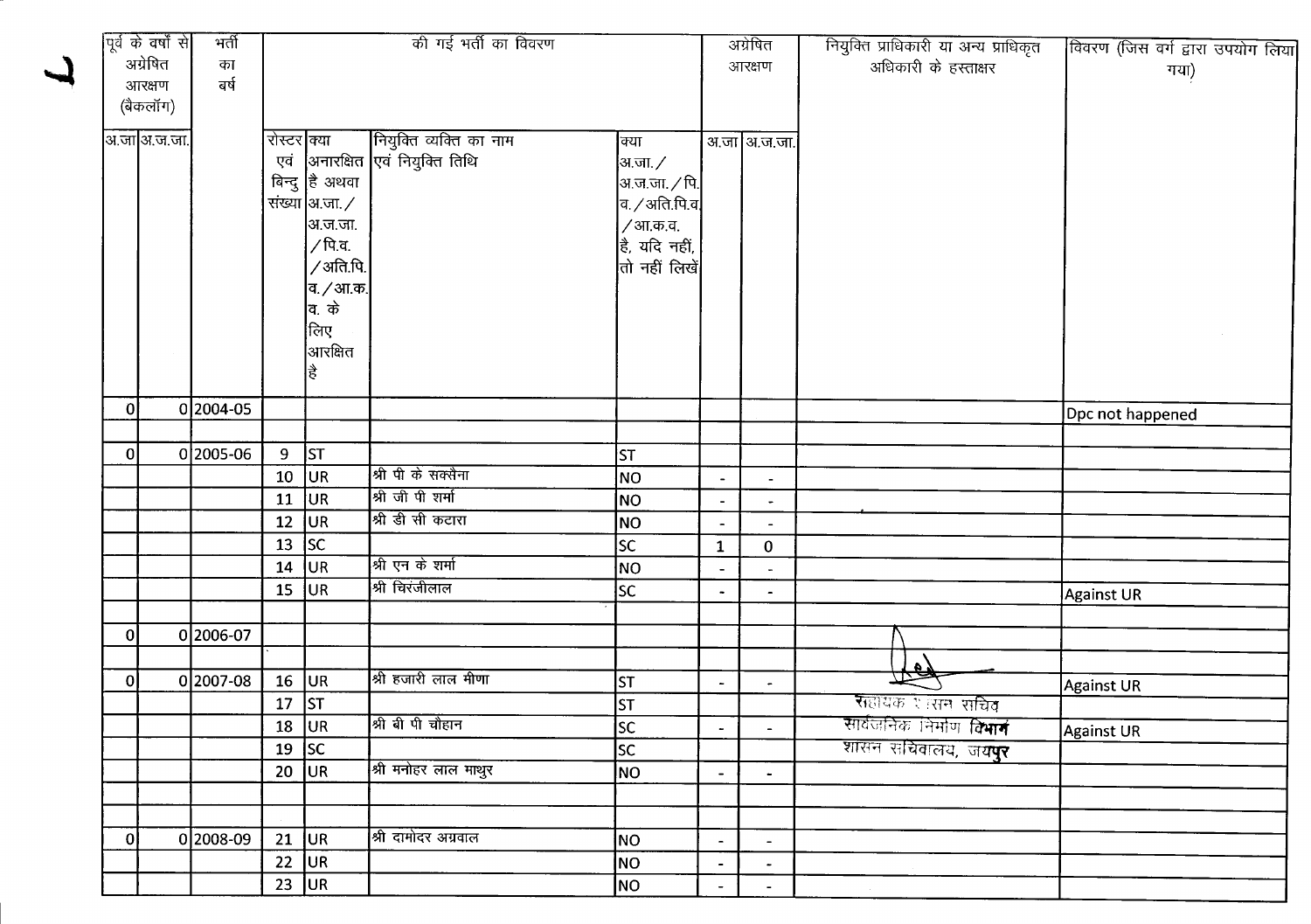|                | पूर्व के वर्षों से | मर्ती       |                 |                 | की गई भर्ती का विवरण             |                                                                   |                | अग्रेषित       | नियुक्ति प्राधिकारी या अन्य प्राधिकृत | विवरण (जिस वर्ग द्वारा उपयोग लिया |
|----------------|--------------------|-------------|-----------------|-----------------|----------------------------------|-------------------------------------------------------------------|----------------|----------------|---------------------------------------|-----------------------------------|
|                | अग्रेषित           | का          |                 |                 |                                  |                                                                   |                | आरक्षण         | अधिकारी के हस्ताक्षर                  | गया)                              |
|                | आरक्षण             | बर्ष        |                 |                 |                                  |                                                                   |                |                |                                       |                                   |
|                | (बैकलॉग)           |             |                 |                 |                                  |                                                                   |                |                |                                       |                                   |
|                |                    |             |                 |                 |                                  |                                                                   |                | अ.जा अ.ज.जा.   |                                       |                                   |
|                | अ.जा अ.ज.जा.       |             | रोस्टर क्या     |                 | नियुक्ति व्यक्ति का नाम          | क्या                                                              |                |                |                                       |                                   |
|                |                    |             |                 |                 | एवं  अनारक्षित एवं नियुक्ति तिथि | अ.जा. ∕                                                           |                |                |                                       |                                   |
|                |                    |             |                 | बिन्दु है अथवा  |                                  | अ.ज.जा. $\times$ पि. $^{\prime}$<br>व. $\diagup$ अति.पि.व $\big $ |                |                |                                       |                                   |
|                |                    |             |                 | संख्या अ.जा. ⁄  |                                  |                                                                   |                |                |                                       |                                   |
|                |                    |             |                 | अ.ज.जा.         |                                  | / आ.क.व.                                                          |                |                |                                       |                                   |
|                |                    |             |                 | / पि.व.         |                                  | $\vert$ है, यदि नहीं,<br>तो नहीं लिखें                            |                |                |                                       |                                   |
|                |                    |             |                 | /अति.पि.        |                                  |                                                                   |                |                |                                       |                                   |
|                |                    |             |                 | व. / आ.क.       |                                  |                                                                   |                |                |                                       |                                   |
|                |                    |             |                 | व. के           |                                  |                                                                   |                |                |                                       |                                   |
|                |                    |             |                 | लिए             |                                  |                                                                   |                |                |                                       |                                   |
|                |                    |             |                 | आरक्षित         |                                  |                                                                   |                |                |                                       |                                   |
|                |                    |             |                 | है              |                                  |                                                                   |                |                |                                       |                                   |
|                |                    |             | 24 $ UR$        |                 |                                  | NO                                                                | $\blacksquare$ | $\blacksquare$ |                                       |                                   |
|                |                    |             | 25 $ ST$        |                 |                                  | <b>ST</b>                                                         | $\mathbf{O}$   | $\mathbf{1}$   |                                       |                                   |
|                |                    |             | $26$ SC         |                 | श्री जी एल राव                   | <b>SC</b>                                                         | $\mathbf{1}$   | $\mathbf{0}$   |                                       |                                   |
|                |                    |             |                 |                 |                                  |                                                                   |                |                |                                       |                                   |
|                |                    |             |                 |                 |                                  |                                                                   |                |                |                                       |                                   |
| $\overline{0}$ |                    | $0 2009-10$ | 27              | UR <sub>1</sub> | श्री एस एल महीपाल                | NO                                                                | $\blacksquare$ | $\sim$         |                                       |                                   |
|                |                    |             | 28              | UR              | श्री अनिल कुमार गुप्ता           | NO <sub>1</sub>                                                   |                |                |                                       |                                   |
|                |                    |             |                 |                 |                                  |                                                                   |                |                |                                       |                                   |
|                |                    |             |                 |                 |                                  |                                                                   |                |                |                                       |                                   |
| Οl             |                    | 0 2010-11   | 29              | <b>JUR</b>      | श्री एस एस चारण                  | NO                                                                | $\blacksquare$ | $\blacksquare$ |                                       |                                   |
|                |                    |             | 30              | <b>JUR</b>      | श्री एस एस सिंघवी                | <b>NO</b>                                                         | $\bullet$      | $\blacksquare$ |                                       |                                   |
|                |                    |             | 31              | UR.             |                                  | <b>NO</b>                                                         |                |                | <u>Sed</u>                            |                                   |
|                |                    |             | 32 <sub>2</sub> | SC              | श्री डी आर चौहान                 | <b>SC</b>                                                         | $\mathbf{1}$   | $\mathbf{0}$   | KINDO BIRIO VIÊIL                     |                                   |
|                |                    |             |                 |                 |                                  |                                                                   |                |                | <u>ार्थव्यक्षिक विमाग विभाग</u>       |                                   |
|                |                    |             |                 |                 |                                  |                                                                   |                |                | ੀ ਜ਼ਿਆਦ ਗਿਆਨਾਟਾ ਸਥਾ <b>ਬਕ</b>         |                                   |
| $\mathbf{0}$   |                    | $0 2011-12$ |                 | $33$ UR         | श्री ए के सांगी                  | NO                                                                | $\blacksquare$ | $\blacksquare$ |                                       |                                   |
|                |                    |             |                 | 34 $ ST$        |                                  | <b>ST</b>                                                         |                |                |                                       |                                   |
|                |                    |             | 35              | <b>JUR</b>      |                                  | NO                                                                | $\blacksquare$ | $\blacksquare$ |                                       |                                   |
|                |                    |             | 36              | <b>JUR</b>      |                                  | NO                                                                | $\bullet$      | $\sim$         |                                       |                                   |
|                |                    |             | 37              | UR              | श्री बी पी चौहान                 | No                                                                | $\sim$         | $\sim$         |                                       |                                   |
|                |                    |             | 38              | SC              |                                  | <b>SC</b>                                                         | $\mathbf{1}$   | $\mathbf{0}$   |                                       |                                   |
|                |                    |             |                 |                 |                                  |                                                                   |                |                |                                       |                                   |

 $\mathcal{L}^{\text{max}}_{\text{max}}$  , where  $\mathcal{L}^{\text{max}}_{\text{max}}$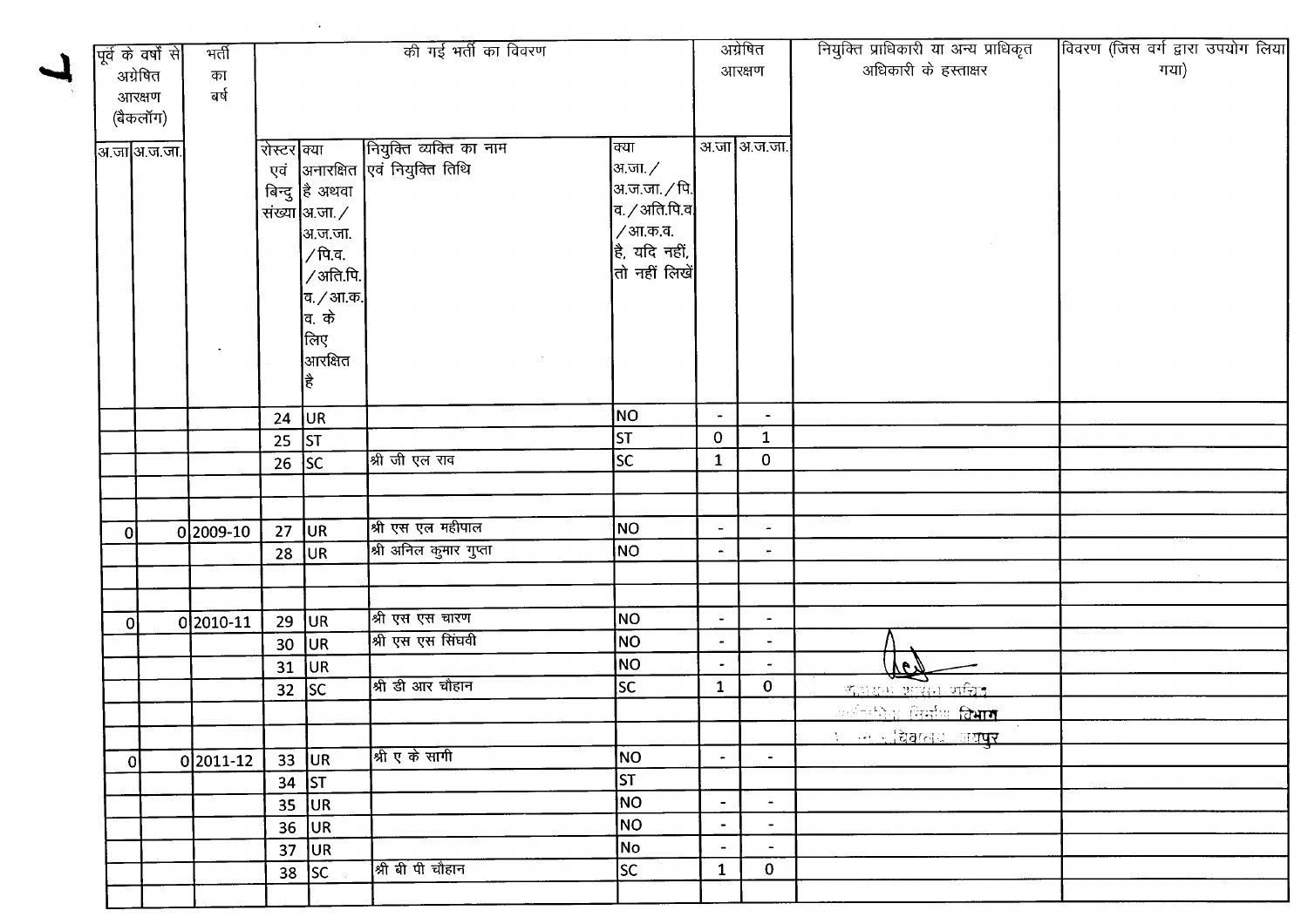|                | पूर्व के वर्षों से<br>अग्रेषित<br>आरक्षण | भर्ती<br>का<br>बर्ष | की गई भर्ती का विवरण                         |                                                                                                                                                     |                                                                                                                             |                                                                                                             |                                                                                                            | अग्रेषित<br>आरक्षण                                                                               | नियुक्ति प्राधिकारी या अन्य प्राधिकृत<br>अधिकारी के हस्ताक्षर                                                     | विवरण (जिस वर्ग द्वारा उपयोग लिया<br>गया) |
|----------------|------------------------------------------|---------------------|----------------------------------------------|-----------------------------------------------------------------------------------------------------------------------------------------------------|-----------------------------------------------------------------------------------------------------------------------------|-------------------------------------------------------------------------------------------------------------|------------------------------------------------------------------------------------------------------------|--------------------------------------------------------------------------------------------------|-------------------------------------------------------------------------------------------------------------------|-------------------------------------------|
|                | (बैकलॉग)<br>अ.जा अ.ज.जा.                 |                     | रोस्टर क्या                                  | बिन्दु है अथवा<br>संख्या $\vert$ अ.जा. $\angle$<br> अ.ज.जा.<br>∕ पि.व.<br>∕ अति.पि.<br> व. <i>/</i> आ.क.<br><b>बि. के</b><br>लिए<br> आरक्षित<br>∣ਵੈ | नियुक्ति व्यक्ति का नाम<br>एवं  अनारक्षित एवं नियुक्ति तिथि                                                                 | क्या<br> अ.जा. ∕<br> अ.ज.जा. $\sqrt{q}$  <br>व. / अति.पि.व $ $<br>/आ.क.व.<br>है, यदि नहीं,<br>तो नहीं लिखें |                                                                                                            | अ.जा आ.ज.जा.                                                                                     |                                                                                                                   |                                           |
| $\overline{0}$ |                                          | 0 2012-13           | 39<br>40<br>41<br>42<br>43<br>44<br>45       | UR<br>UR.<br> UR<br><b>ST</b><br>UR <sup>1</sup><br> SC <br>UR.                                                                                     | श्री अशोक कुमार<br>श्री आर एन बियानी<br>श्री आर के गुप्ता<br>श्री माधोलाल मीणा<br>श्री अरूण कुमार गुप्ता<br>श्री अरूण शर्मा | NO<br>NO.<br>NO<br><b>ST</b><br>NO<br><b>SC</b><br><b>NO</b>                                                | $\blacksquare$<br>$\blacksquare$<br>$\blacksquare$<br>$\overline{\phantom{a}}$<br>$\overline{\phantom{a}}$ | $\blacksquare$<br>$\blacksquare$<br>$\blacksquare$<br>$\blacksquare$                             |                                                                                                                   |                                           |
| οI             |                                          | $0 2013-14$         | 46<br>47<br>48<br>49<br>50 $ ST$<br>51 $ SC$ | <b>JUR</b><br><b>JUR</b><br><b>JUR</b><br>UR <sub></sub>                                                                                            | श्री गजानन्द शर्मा<br>श्री योगेश गुप्ता<br>श्री टी सी छाजेड<br>श्री जी एल राव                                               | N <sub>O</sub><br><b>NO</b><br>N <sub>O</sub><br><b>NO</b><br>lsт<br>lsc.                                   | $\blacksquare$<br>$\blacksquare$<br>$\blacksquare$<br>$\bullet$<br>$\mathbf{1}$                            | $\overline{\phantom{a}}$<br>$\overline{\phantom{a}}$<br>$\blacksquare$<br>$\sim$<br>$\mathbf{0}$ | <u>र सिन सत्तिम</u><br>अपने शासन सत्तिम<br>र राजनी शार्था किम्मी<br>राजनीय निर्माण विम्मी<br>राजन सचिवालय, जम्मूर |                                           |
| $\Omega$       |                                          | 0 2014-15           | 52<br>53<br>54                               | <b>JUR</b><br><b>JUR</b><br><b>JUR</b>                                                                                                              | श्री के. जी. मित्तल<br>श्री राजमल जैन<br>श्री धीरेन्द्र माथुर                                                               | NO<br>NO<br>NO                                                                                              | $\blacksquare$<br>$\blacksquare$<br>$\blacksquare$                                                         | $\blacksquare$<br>$\blacksquare$<br>$\blacksquare$                                               |                                                                                                                   |                                           |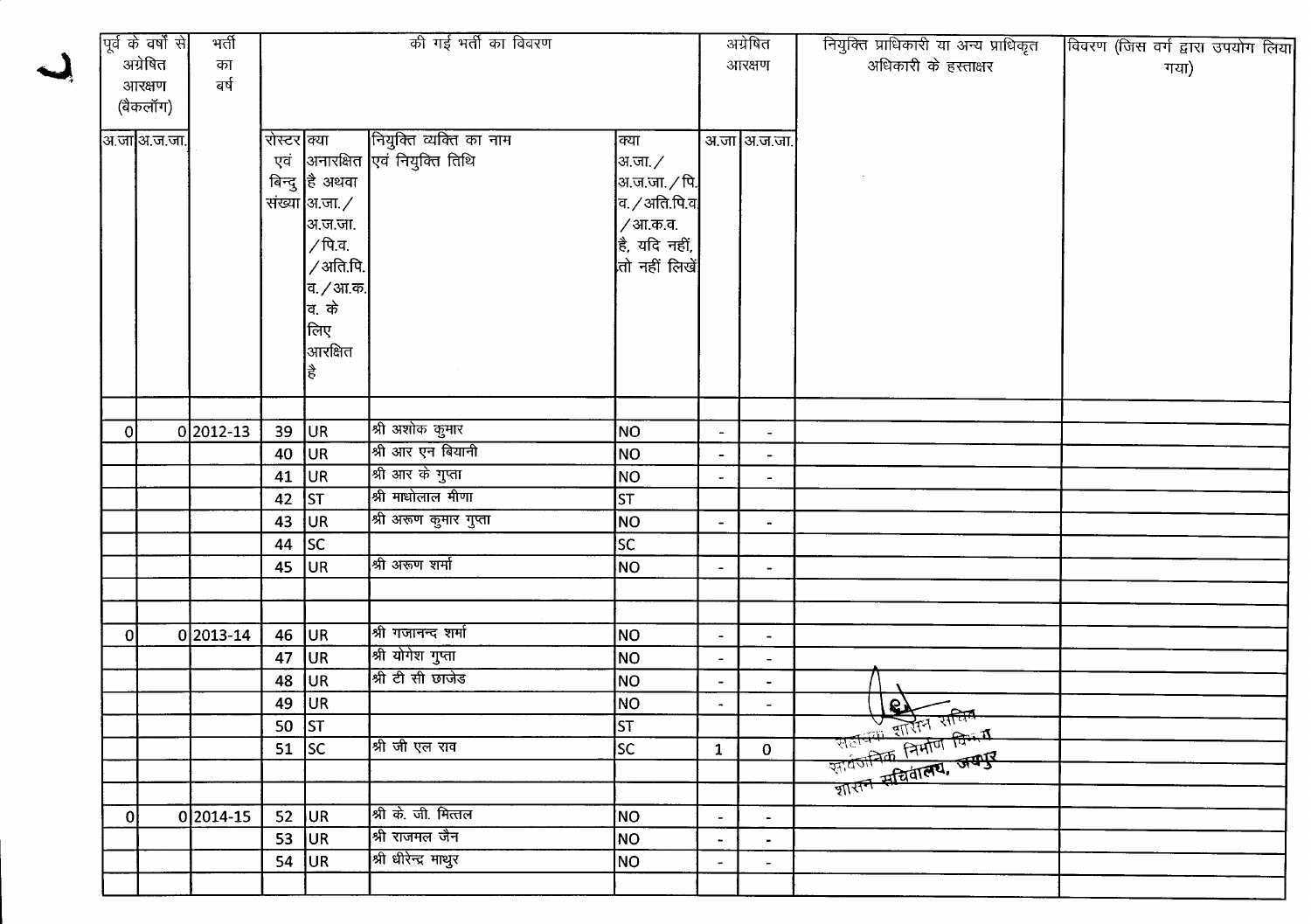| पूर्व के वर्षों से |              | भर्ती     | की गई भर्ती का विवरण |                        |                                 |                          |                       | अग्रेषित                 | नियुक्ति प्राधिकारी या अन्य प्राधिकृत | विवरण (जिस वर्ग द्वारा उपयोग लिया |
|--------------------|--------------|-----------|----------------------|------------------------|---------------------------------|--------------------------|-----------------------|--------------------------|---------------------------------------|-----------------------------------|
|                    | अग्रेषित     | का        |                      |                        |                                 |                          |                       | आरक्षण                   | अधिकारी के हस्ताक्षर                  | गया)                              |
|                    | आरक्षण       | নৰ্ষ      |                      |                        |                                 |                          |                       |                          |                                       |                                   |
|                    | (बैकलॉग)     |           |                      |                        |                                 |                          |                       |                          |                                       |                                   |
|                    | अ.जा अ.ज.जा. |           | रोस्टर क्या          |                        | नियुक्ति व्यक्ति का नाम         | क्या                     |                       | अ.जा अ.ज.जा.             |                                       |                                   |
|                    |              |           |                      |                        | एवं अनारक्षित एवं नियुक्ति तिथि | आ.जा. $\angle$           |                       |                          |                                       |                                   |
|                    |              |           |                      | बिन्दु है अथवा         |                                 | अ.ज.जा. $\sqrt{p}$       |                       |                          |                                       |                                   |
|                    |              |           |                      | संख्या  अ.जा. $\angle$ |                                 | $a$ . / अति.पि.व $\vert$ |                       |                          |                                       |                                   |
|                    |              |           |                      | अ.ज.जा.                |                                 | ∕ आ.क.व.                 |                       |                          |                                       |                                   |
|                    |              |           |                      | ∕ पि.व.                |                                 | है, यदि नहीं,            |                       |                          |                                       |                                   |
|                    |              |           |                      | /अति.पि.               |                                 | तो नहीं लिखें            |                       |                          |                                       |                                   |
|                    |              |           |                      | व. <i>/</i> आ.क.       |                                 |                          |                       |                          |                                       |                                   |
|                    |              |           |                      | व. के                  |                                 |                          |                       |                          |                                       |                                   |
|                    |              |           |                      | लिए                    |                                 |                          |                       |                          |                                       |                                   |
|                    |              |           |                      | आरक्षित                |                                 |                          |                       |                          |                                       |                                   |
|                    |              |           |                      |                        |                                 |                          |                       |                          |                                       |                                   |
| Οl                 |              | 02015-16  |                      |                        |                                 |                          |                       |                          |                                       | Dpc not held                      |
|                    |              |           |                      |                        |                                 |                          |                       |                          |                                       |                                   |
|                    |              |           |                      |                        |                                 |                          |                       |                          |                                       |                                   |
| οI                 |              | 0 2016-17 | 55 $ UR $            |                        | श्री शिवलहरी शर्मा              | <b>NO</b>                |                       | $\blacksquare$           |                                       |                                   |
|                    |              |           | 56                   | UR                     | श्री एम के दवे                  | NO                       |                       |                          |                                       |                                   |
|                    |              |           | 57                   | SC                     | श्री सी एल वर्मा                | $ \overline{sc} $        |                       |                          |                                       |                                   |
|                    |              |           | 58                   | <b>JUR</b>             | श्री जे एम मेहता                | NO                       | $\tilde{\phantom{a}}$ | $\blacksquare$           |                                       |                                   |
|                    |              |           | 59                   | $\vert$ ST             |                                 | st                       | 0                     | $\mathbf{1}$             |                                       |                                   |
|                    |              |           | 60                   | <b>JUR</b>             | श्री रूपाराम चौधरी              | NO                       |                       |                          |                                       |                                   |
|                    |              |           | 61                   | UR                     | श्री राजीव सागी                 | NO                       |                       | $\overline{\phantom{a}}$ |                                       |                                   |
|                    |              |           |                      |                        |                                 |                          |                       |                          |                                       |                                   |
|                    |              |           |                      |                        |                                 |                          |                       |                          |                                       |                                   |
| 0I                 |              | 0 2017-18 |                      | $62$ UR                | श्री अनिल कुमार गर्ग            | NO                       | $\bullet$             | $\blacksquare$           |                                       |                                   |
|                    |              |           |                      | 63 $ SC$               |                                 | SC.                      |                       |                          | <u> 197</u>                           |                                   |
|                    |              |           |                      | 64 $ UR $              | श्री जे पी सैनी                 | NO                       | $\sim$                |                          | लंबेटेके <b>शासन सचिदै</b>            |                                   |
|                    |              |           |                      | $65$ UR                | श्री प्रदीप मित्तल              | NO                       |                       |                          | एराउलेके निर्माण वि <del>भा</del> ग   |                                   |
|                    |              |           |                      | 66 $ UR $              | श्री एम जी माहेश्वरी            | NO                       |                       |                          | शासन <b>सचिवालय, जयपुर</b>            |                                   |
|                    |              |           |                      | $67$ ST                |                                 | $\overline{\mathsf{ST}}$ |                       |                          |                                       |                                   |
|                    |              |           |                      | $68$ UR                | श्री आर के जिन्जा               | NO                       | $\blacksquare$        | $\blacksquare$           |                                       |                                   |
|                    |              |           |                      | 69 $ SC$               |                                 | SC                       |                       |                          |                                       |                                   |
|                    |              |           |                      | 70 JUR                 | श्री राजेश चन्द्र पुरोहित       | <b>NO</b>                | $\blacksquare$        | $\overline{\phantom{a}}$ |                                       |                                   |
|                    |              |           |                      |                        |                                 |                          |                       |                          |                                       |                                   |
|                    |              |           |                      |                        |                                 |                          |                       |                          |                                       |                                   |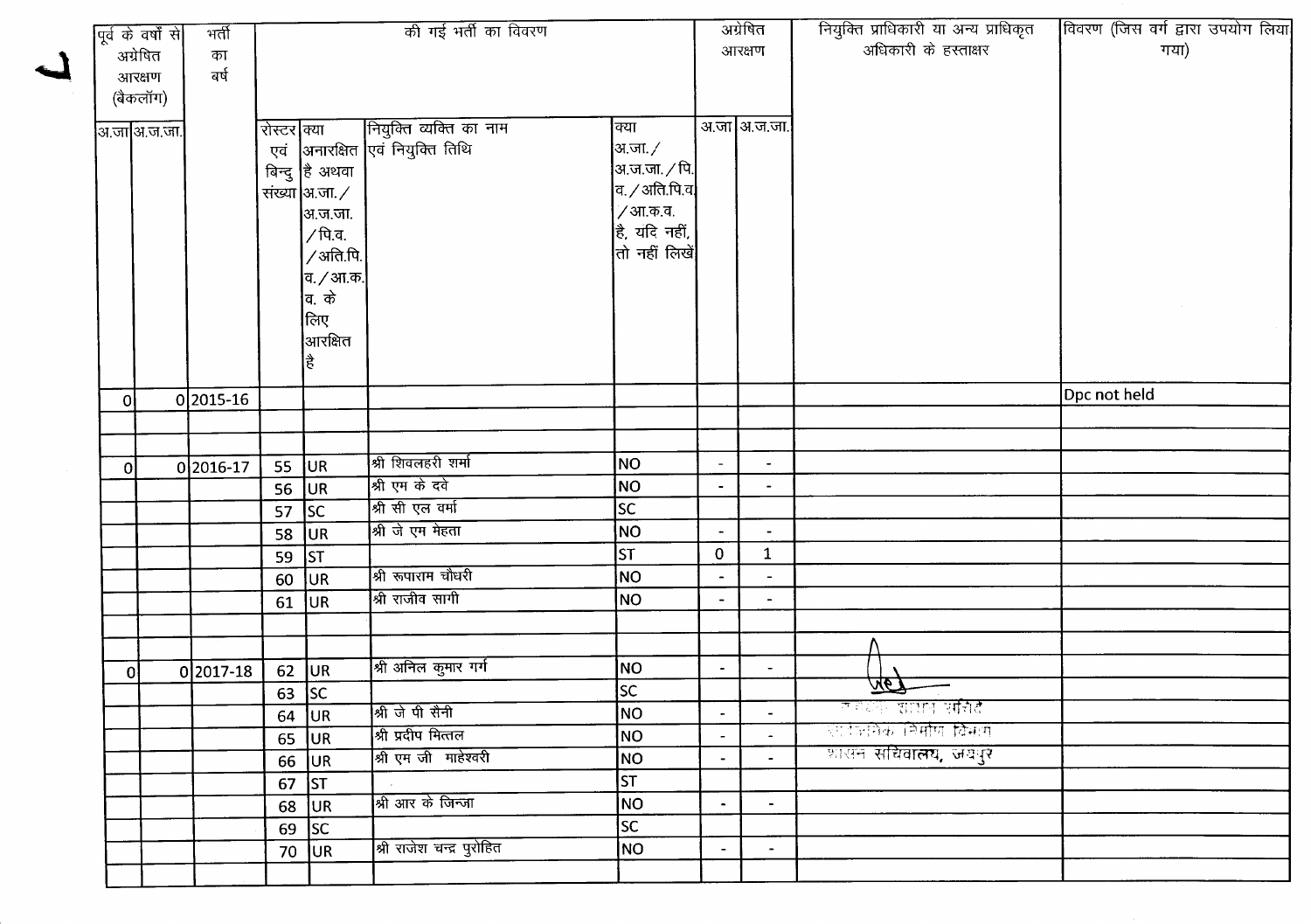|          | पूर्व के वर्षों से | भर्ती       | की गई भर्ती का विवरण |                               |                                  |                              |                | अग्रेषित                 | नियुक्ति प्राधिकारी या अन्य प्राधिकृत<br>अधिकारी के हस्ताक्षर | विवरण (जिस वर्ग द्वारा उपयोग लिया<br>गया) |
|----------|--------------------|-------------|----------------------|-------------------------------|----------------------------------|------------------------------|----------------|--------------------------|---------------------------------------------------------------|-------------------------------------------|
|          | अग्रेषित           | का          |                      |                               |                                  |                              | आरक्षण         |                          |                                                               |                                           |
|          | आरक्षण             | बर्ष        |                      |                               |                                  |                              |                |                          |                                                               |                                           |
|          | (बैकलॉग)           |             |                      |                               |                                  |                              |                |                          |                                                               |                                           |
|          | अ.जाआि.ज.जा.       |             | रोस्टर क्या          |                               | नियुक्ति व्यक्ति का नाम          | क्या                         |                | अ.जा अ.ज.जा.             |                                                               |                                           |
|          |                    |             |                      |                               | एवं अनारक्षित एवं नियुक्ति तिथि  | अ.जा. ∕                      |                |                          |                                                               |                                           |
|          |                    |             |                      | बिन्दु है अथवा                |                                  | अ.ज.जा. ∕ पि.                |                |                          |                                                               |                                           |
|          |                    |             |                      | संख्या $\vert$ अ.जा. $\angle$ |                                  | $ $ व. $\angle$ अति.पि.व $ $ |                |                          |                                                               |                                           |
|          |                    |             |                      | अ.ज.जा.                       |                                  | /आ.क.व.                      |                |                          |                                                               |                                           |
|          |                    |             |                      | ∕ पि.व.                       |                                  | $\vert$ है, यदि नहीं,        |                |                          |                                                               |                                           |
|          |                    |             |                      | /अति.पि.                      |                                  | $ $ तो नहीं लिखें $ $        |                |                          |                                                               |                                           |
|          |                    |             |                      | व. <i>/</i> आ.क.              |                                  |                              |                |                          |                                                               |                                           |
|          |                    |             |                      | वि. के                        |                                  |                              |                |                          |                                                               |                                           |
|          |                    |             |                      | लिए                           |                                  |                              |                |                          |                                                               |                                           |
|          |                    |             |                      | आरक्षित                       |                                  |                              |                |                          |                                                               |                                           |
|          |                    |             |                      |                               |                                  |                              |                |                          |                                                               |                                           |
|          |                    |             |                      |                               |                                  |                              |                |                          |                                                               |                                           |
| $\bf{0}$ |                    | 0 2018-19   | 71                   | UR                            | श्री अनूप कुलश्रेष्ठ             | NO                           |                | $\overline{\phantom{a}}$ |                                                               |                                           |
|          |                    |             | 72                   | UR                            | श्री राजेश चन्द मेहता            | NO                           |                |                          |                                                               |                                           |
|          |                    |             | 73                   | UR.                           | श्री चंचल माथुर                  | NO                           |                | $\overline{\phantom{a}}$ |                                                               |                                           |
|          |                    |             | 74                   | UR                            | श्री जगत सिंह मीणा               | NO                           |                |                          |                                                               |                                           |
|          |                    |             | 75 $\vert$ ST        |                               | श्री मांगीलाल वर्मा              | ST                           |                |                          |                                                               |                                           |
|          |                    |             | $\overline{76}$ SC   |                               | श्री अनिल नेपालिया               | <b>SC</b>                    |                |                          |                                                               |                                           |
|          |                    |             |                      |                               |                                  |                              |                |                          |                                                               |                                           |
| $\bf{0}$ |                    | $0 2019-20$ | 77                   | UR.                           | श्री सुनील कुमार गुप्ता <u>।</u> | NO.                          | $\blacksquare$ | $\overline{\phantom{a}}$ |                                                               |                                           |
|          |                    |             | 78                   | <b>JUR</b>                    | श्री लोकेश कुमार विजयवर्गीय      | NO                           | $\blacksquare$ | $\hat{\phantom{a}}$      |                                                               |                                           |
|          |                    |             | 79                   | UR                            | श्री संजीव माथुर                 | NO                           | $\blacksquare$ | $\blacksquare$           |                                                               |                                           |
|          |                    |             | 80                   | UR.                           | श्री एस पी शर्मा                 | NO                           |                |                          |                                                               |                                           |
|          |                    |             | 81                   | <b>JUR</b>                    | श्री एन के माथुर                 | NO.                          | $\blacksquare$ |                          |                                                               |                                           |
|          |                    |             | 82                   | SC                            | श्री डूंगाराम मेघवाल             | SC                           | $\mathbf{1}$   | $\mathbf 0$              | $\overline{\mathcal{M}}$<br>सम्राप्तक र सन <sub>्</sub> त्र   |                                           |
|          |                    |             |                      | $83$ UR                       |                                  | NO                           | $\blacksquare$ |                          | सावजनिक निर्माण <del>है ज</del>                               |                                           |
|          |                    |             | 84 $ ST$             |                               | श्री चिन्नहरी मीणा               | ST                           |                |                          | <del>शासन सचिवालय, जयनुर</del>                                |                                           |
|          |                    |             |                      |                               |                                  |                              |                |                          |                                                               |                                           |
|          |                    |             |                      |                               |                                  |                              |                |                          |                                                               |                                           |
| $\Omega$ |                    | 02020-21    |                      | $85$ UR                       | श्री संदीप माथुर                 | NO                           | $\blacksquare$ | $\blacksquare$           |                                                               |                                           |
|          |                    |             |                      | $86$ UR                       | <br> श्री सुबोध कुमार मलिक       | NO                           |                |                          |                                                               |                                           |
|          |                    |             | 87                   | <b>JUR</b>                    | श्री राकेश भण्डारी               | NO.                          | $\blacksquare$ | $\overline{\phantom{a}}$ |                                                               |                                           |
|          |                    |             |                      |                               |                                  |                              |                |                          |                                                               |                                           |